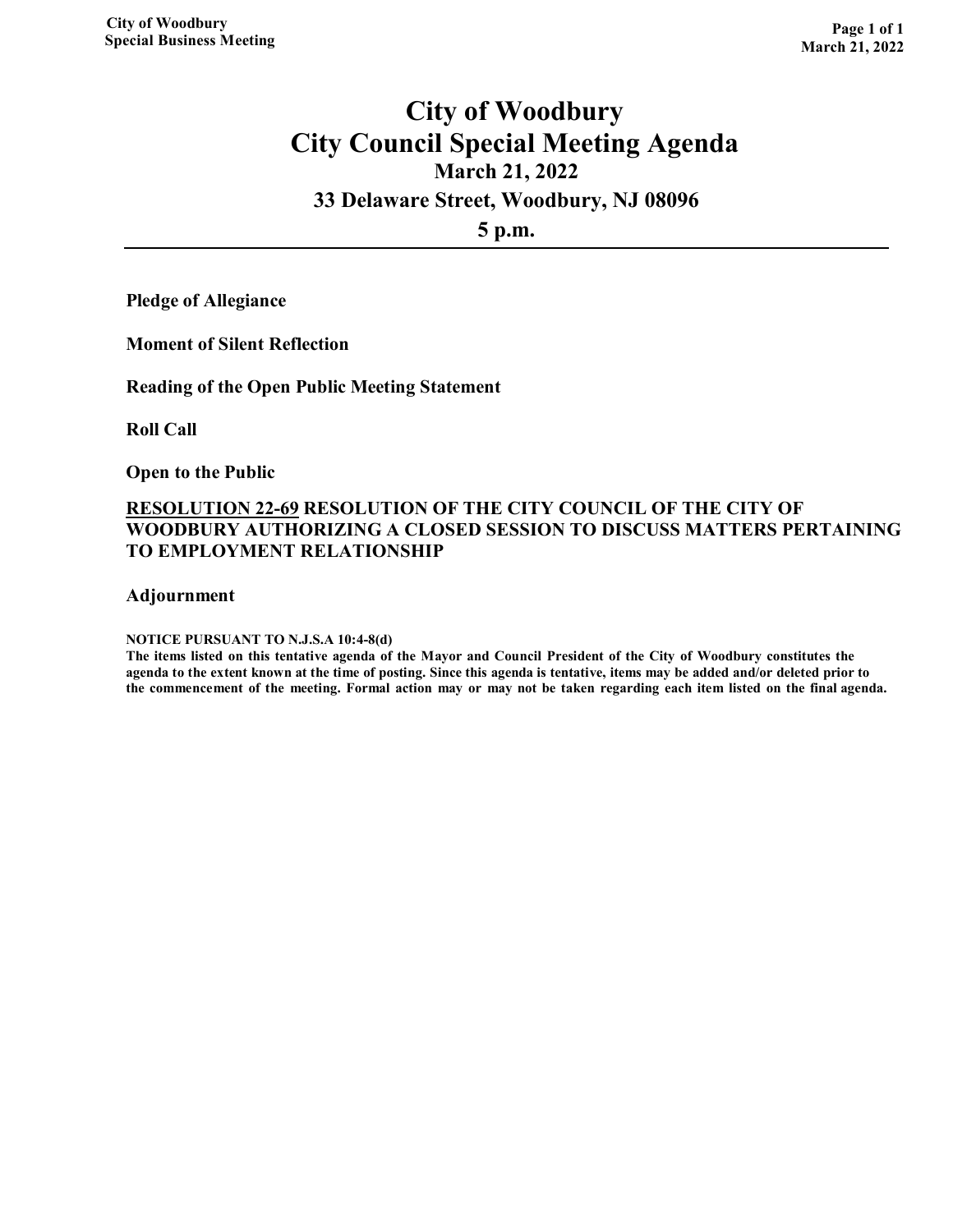#### **RESOLUTION NO. 22-69**

## **RESOLUTION OF THE CITY COUNCIL OF THE CITY OF WOODBURY AUTHORIZING A CLOSED SESSION TO DISCUSS MATTERS PERTAINING TO EMPLOYMENT RELATIONSHIP**

**WHEREAS,** the Open Public Meetings Act authorizes the exclusion of the public from that portion of a meeting involving matters related to attorney-client privilege to *N.J.S.A.* 10:4- 12b; and

(1) *Matters required by law to be confidential:* Any matter which, by express provision of Federal law, State statute, or rule of court shall be rendered confidential or excluded from the provisions of the Open Public Meetings Act.

(2) Any matter in which the release of information would impair a right to receive funds from the Government of the United States.

(3) *Matters involving individual privacy*: Any matter, the disclosure of which constitutes an unwarranted invasion of individual privacy such as any records, data, reports, recommendations, or other personal material of any educational, training, social service, medical, health, custodial, child protection, rehabilitation, legal defense, welfare, housing, relocation, insurance, and similar program or institution operated by a public body pertaining to any specific individual admitted to or served by an institution or program, including but not limited to, information relative to the individual's personal and family circumstances, and any material pertaining to admission, discharge, treatment, progress, or condition of any individual, unless the individual concerned. (4) *Matters pertaining to a collective bargaining agreement*: Any matter involving a collective bargaining agreement or the terms and conditions which are proposed for inclusion in any collective bargaining agreement, including the negotiation of the terms and conditions thereof with employees or representatives of employees of the public body.

(5) *Matters relating to the purchase, lease acquisition of real property or investment of public funds:* Any matter involving the purchase, lease, or acquisition of real property with public funds, the setting of banking rates, or investment of public funds, if it could adversely affect the public interest if discussion of the matters were disclosed.

(6) *Matters of public protection*: Any tactics and techniques utilized in protecting the safety and property of the public, provided that their disclosure could impair that protection.

(7) *Matters relating to litigation, negotiations and attorney-client privilege*: Any matter of pending or anticipated litigation or contract negotiation other than in subsection b. (4) above in which the City is or may become a party. Any matters falling within the attorney-client privilege, to the extent that confidentiality is required in order for the attorney to exercise ethical duties as a lawyer.

(8) *Matters relating to the employment relationship:* Any matter involving the employment, appointment, termination of employment, terms and conditions of employment, evaluation of the performance of, promotion, or disciplining of any specific prospective public officer or employee or current public officer or employee employed or appointed by the public body, unless all the individual employees or appointees whose rights could be adversely affected request in writing that the matter or matters be discussed at a public.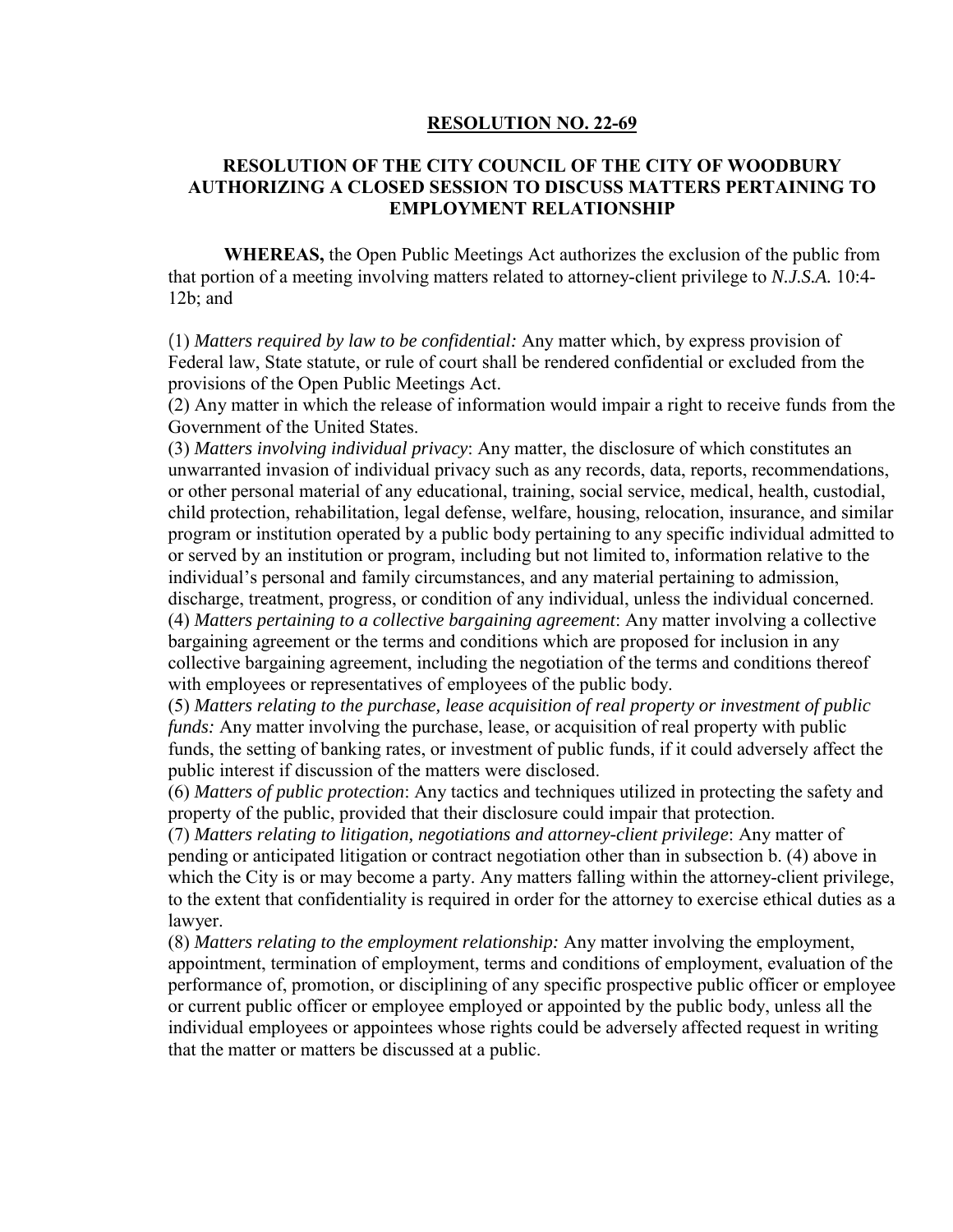(9) *Deliberations after public hearing*. Deliberations by the Authority occurring after a public hearing that may result in a civil penalty or the suspension or loss of a license or permit of a responding party.

**NOW, THEREFORE BE IT RESOLVED**, the Mayor and Council of the City of Woodbury, County of Gloucester, and State of New Jersey will go into closed session to discuss the following, in accordance with the aforesaid provisions of the Open Public Meetings Act, after which it will reconvene in the public:

1. Matters pertaining to the employment relationship – Pursuant to N.J.S.A. 10:4-12b(8)-Re: City Administrator candidate interviews

**BE IT FURTHER RESOLVED**, that the minutes of the closed session will be made available to the public when the need for privacy no longer exists.

**ADOPTED** at a regular meeting of the Mayor and City Council of the City of Woodbury on March 21, 2022.

## **CITY OF WOODBURY**

By: \_\_\_\_\_\_\_\_\_\_\_\_\_\_\_\_\_\_\_\_\_\_\_\_\_\_\_\_\_\_\_

 **REED A. MERINUK, President of Council**

ATTEST:

**CASSIDY L. SWANSON, Acting City Clerk**

 $\overline{\phantom{a}}$  , and the set of the set of the set of the set of the set of the set of the set of the set of the set of the set of the set of the set of the set of the set of the set of the set of the set of the set of the s

| Council Member                   | Ayes | <b>Nays</b> | Abstain | Absent |
|----------------------------------|------|-------------|---------|--------|
| Councilwoman Carter              |      |             |         |        |
| Councilman Fleming               |      |             |         |        |
| Councilman Hagerty               |      |             |         |        |
| Councilwoman Harwell             |      |             |         |        |
| Councilwoman Miller              |      |             |         |        |
| Councilman Miller                |      |             |         |        |
| Councilwoman O'Connor            |      |             |         |        |
| Councilman Pisarcik              |      |             |         |        |
| <b>Council President Merinuk</b> |      |             |         |        |
| Mayor Sickel                     |      |             |         |        |